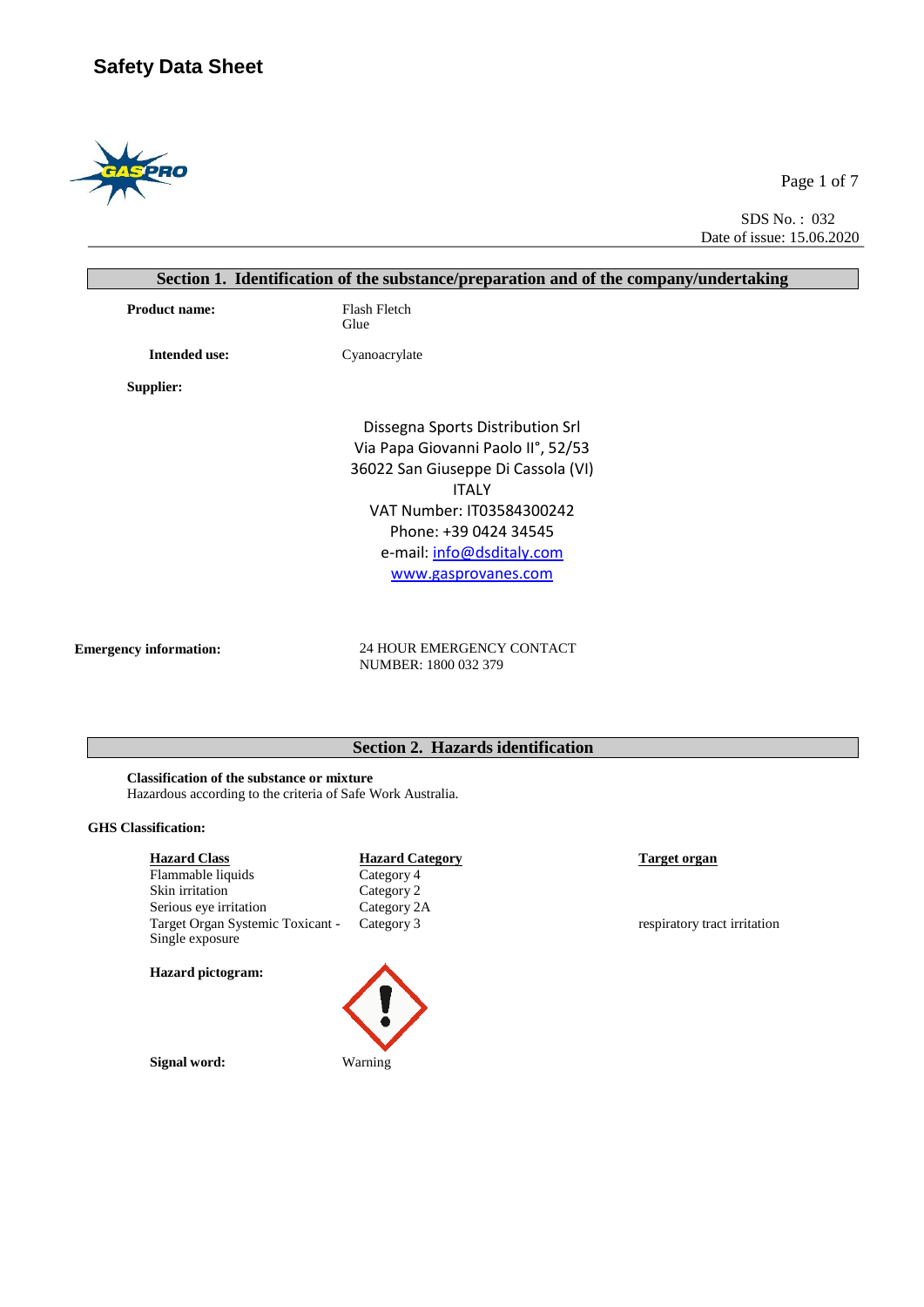| Hazard statement(s):               | H227 Combustible liquid.<br>H315 Causes skin irritation.<br>H319 Causes serious eye irritation.<br>H335 May cause respiratory irritation.                                                                                                                                                                                                                                                                                                                                                                                                                                                                                                                                           |  |  |  |
|------------------------------------|-------------------------------------------------------------------------------------------------------------------------------------------------------------------------------------------------------------------------------------------------------------------------------------------------------------------------------------------------------------------------------------------------------------------------------------------------------------------------------------------------------------------------------------------------------------------------------------------------------------------------------------------------------------------------------------|--|--|--|
| <b>Precautionary Statement(s):</b> |                                                                                                                                                                                                                                                                                                                                                                                                                                                                                                                                                                                                                                                                                     |  |  |  |
| <b>Prevention:</b>                 | P210 Keep away from heat, hot surfaces, sparks, open flames and other ignition sources.<br>No smoking.<br>P261 Avoid breathing dust/fume/gas/mist/vapours/spray.<br>P264 Wash hands thoroughly after handling.<br>P271 Use only outdoors or in a well-ventilated area.<br>P280 Wear protective gloves/eye protection.                                                                                                                                                                                                                                                                                                                                                               |  |  |  |
| <b>Response:</b>                   | P302+P352 IF ON SKIN: Wash with plenty of water.<br>P304+P340+P312 IF INHALED: Remove victim to fresh air and keep at rest in a position<br>comfortable for breathing. Call a POISON CENTER or physician if you feel unwell.<br>P305+P351+P338 IF IN EYES: Rinse cautiously with water for several minutes. Remove<br>contact lenses, if present and easy to do. Continue rinsing.<br>P332+P313 If skin irritation occurs: Get medical advice/attention.<br>P337+P313 If eye irritation persists: Get medical advice/attention.<br>P362 Take off contaminated clothing.<br>P370+P378 In case of fire: Use water spray (fog), foam, dry chemical or carbon dioxide to<br>extinguish. |  |  |  |
| Storage:                           | P403+P233 Store in a well-ventilated place. Keep container tightly closed.<br>P405 Store locked up.                                                                                                                                                                                                                                                                                                                                                                                                                                                                                                                                                                                 |  |  |  |
| Disposal:                          | P501 Dispose of contents/container to an appropriate treatment and disposal facility in<br>accordance with applicable laws and regulations, and product characteristics at time of<br>disposal.                                                                                                                                                                                                                                                                                                                                                                                                                                                                                     |  |  |  |

#### **Dangerous Goods information:**

Not classified as Dangerous Goods according to the criteria of the Australian Code for the Transport of Dangerous Goods by Road and Rail (ADG Code).

## **Section 3. Composition / information on ingredients**

**General chemical description:** Mixture<br> **Type of preparation:** Cyanoac

**Type of preparation:** Cyanoacrylate Adhesive

**Identity of ingredients:**

| $\sim$<br>hemical ingredients.   | $\sim$<br>·N0.<br>-A0- | Proportion                 |
|----------------------------------|------------------------|----------------------------|
| Ethvl<br>2-cvanoacrvlate<br>-4   | $7085 - 85 - 6$        | 100 %<br>$60-$<br><u>—</u> |
| .1 hazardous ingredients∼<br>non |                        | 10 %                       |

# **Section 4. First aid measures**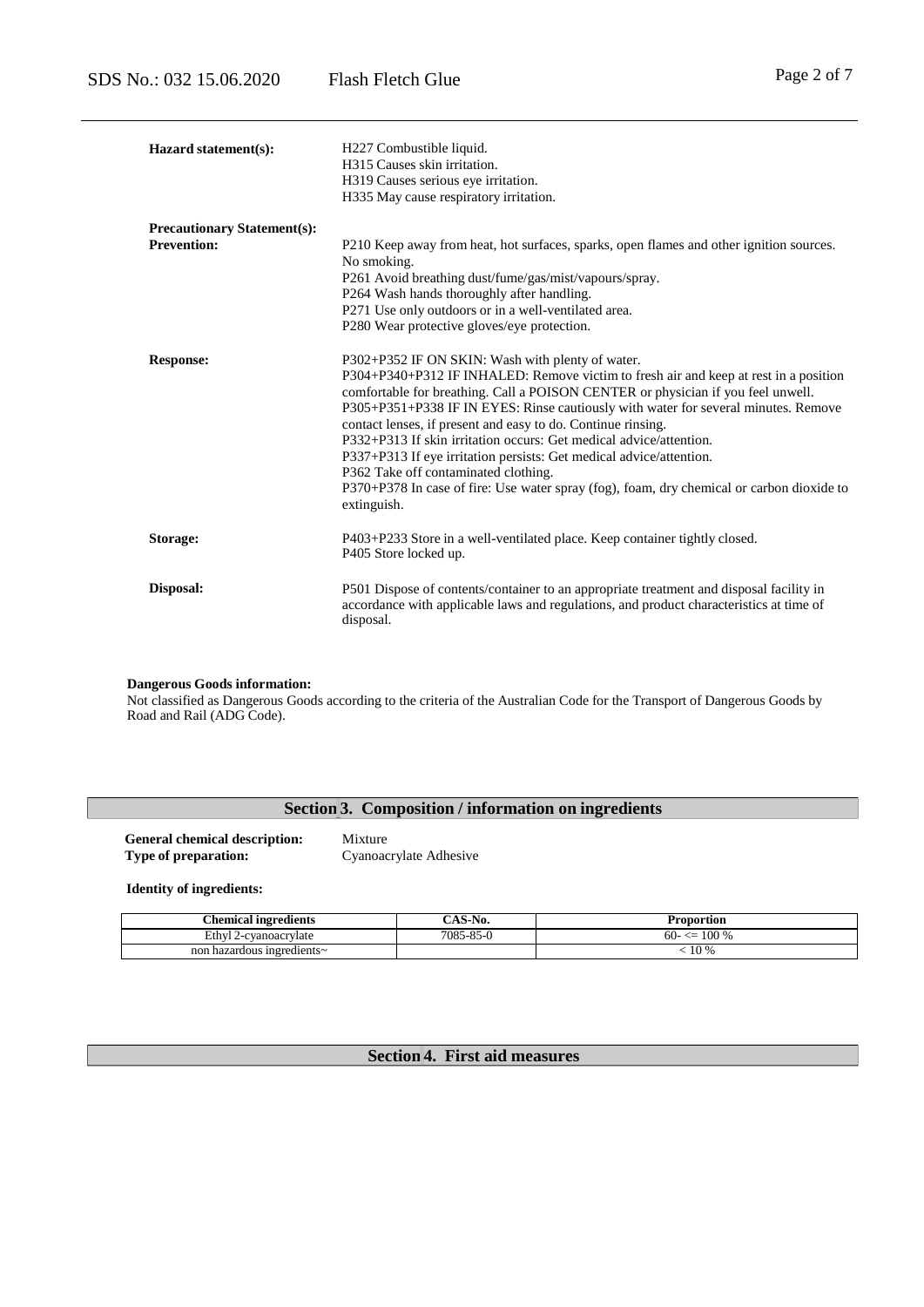| <b>Ingestion:</b>                                  | Ensure that breathing passages are not obstructed. The product will polymerise<br>immediately in the mouth making it almost impossible to swallow. Saliva will slowly<br>separate the solidified product from the mouth (several hours).                                                                                                                                                                                                                                                                                                                                                                              |  |  |
|----------------------------------------------------|-----------------------------------------------------------------------------------------------------------------------------------------------------------------------------------------------------------------------------------------------------------------------------------------------------------------------------------------------------------------------------------------------------------------------------------------------------------------------------------------------------------------------------------------------------------------------------------------------------------------------|--|--|
| Skin:                                              | If lips are accidentally stuck together apply warm water to the lips and encourage<br>maximum wetting and pressure from saliva inside the mouth.<br>Peel or roll lips apart. Do not try to pull the lips apart with direct opposing action.<br>Do not pull bonded skin apart. It may be gently peeled apart using a blunt object such as a<br>spoon, preferably after soaking in warm soapy water.<br>Cyanoacrylates give off heat on solidification. In rare cases a large drop will generate<br>enough heat to cause a burn.<br>Burns should be treated normally after the adhesive has been removed from the skin. |  |  |
| <b>Eyes:</b>                                       | If the eye is bonded closed, release eyelashes with warm water by covering with wet pad.<br>Cyanoacrylate will bond to eye protein and will cause periods of weeping which will help<br>to debond the adhesive.<br>Keep eye covered until debonding is complete, usually within 1-3 days.<br>Do not force eye open. Medical advice should be sought in case solid particles of<br>cyanoacrylate trapped behind the eyelid cause any abrasive damage.                                                                                                                                                                  |  |  |
| <b>Inhalation:</b>                                 | Move to fresh air, consult doctor if complaint persists.                                                                                                                                                                                                                                                                                                                                                                                                                                                                                                                                                              |  |  |
| <b>First Aid facilities:</b>                       | Eye wash<br>Normal washroom facilities                                                                                                                                                                                                                                                                                                                                                                                                                                                                                                                                                                                |  |  |
| <b>Medical attention and special</b><br>treatment: | Treat symptomatically.                                                                                                                                                                                                                                                                                                                                                                                                                                                                                                                                                                                                |  |  |
|                                                    | Surgery is not necessary to separate accidentally bonded tissues. Experience has shown<br>that bonded tissues are best treated by passive, non-surgical first aid. If rapid curing has<br>caused thermal bums they should be treated symptomatically after adhesive is removed.                                                                                                                                                                                                                                                                                                                                       |  |  |

| <b>Section 5. Fire fighting measures</b>           |                                                                                                                     |  |  |  |
|----------------------------------------------------|---------------------------------------------------------------------------------------------------------------------|--|--|--|
| Suitable extinguishing media:                      | Foam, dry chemical or carbon dioxide.                                                                               |  |  |  |
| <b>Improper extinguishing media:</b>               | High pressure waterjet                                                                                              |  |  |  |
| Decomposition products in case of<br>fire:         | Upon decomposition, this product emits carbon monoxide, carbon dioxide and/or low<br>molecular weight hydrocarbons. |  |  |  |
| Special protective equipment for<br>fire-fighters: | Wear self-contained breathing apparatus and full protective clothing, such as turn-out gear.                        |  |  |  |

| <b>Section 6. Accidental release measures</b> |                                                                                                                                                                      |  |  |  |  |
|-----------------------------------------------|----------------------------------------------------------------------------------------------------------------------------------------------------------------------|--|--|--|--|
| <b>Personal precautions:</b>                  | See advice in section 8<br>Avoid contact with skin and eyes.<br>Wear protective equipment.                                                                           |  |  |  |  |
| <b>Environmental precautions:</b>             | Do not empty into drains / surface water / ground water.                                                                                                             |  |  |  |  |
| Clean-up methods:                             | Do not use cloths for mopping up. Flood with water to complete polymerization and<br>scrape off the floor. Cured material can be disposed of as non-hazardous waste. |  |  |  |  |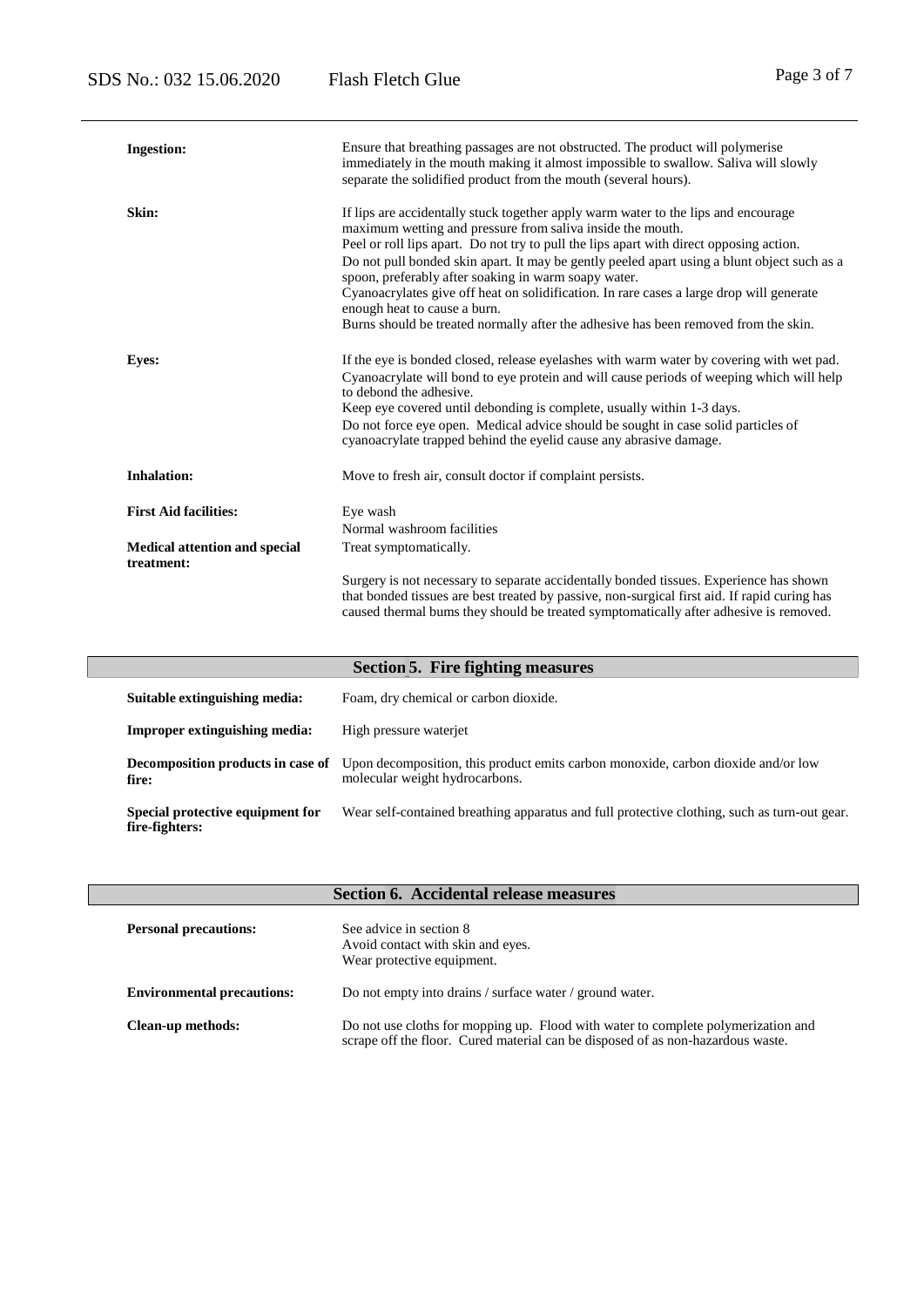# **Precautions for safe handling:** Use only in well-ventilated areas. Use personal protective equipment as described in Section 8. Avoid contact with fabric or paper goods. Contact with these materials may cause rapid polymerization which can generate smoke and strong irritating vapors, and cause thermal burns. Use of dispensing equipment is recommended to minimise the risk of skin or eye contact **Conditions for safe storage:** Store in a cool, dry, well-ventilated area. For optimum shelf life store in original containers under refrigerated conditions at 2 - 8°C  $(35.6 - 46.4 \degree F)$ Keep away from heat and direct sunlight. Keep container tightly sealed. **Section 7. Handling and storage**

#### **Section 8. Exposure controls / personal protection**

#### **National exposure standards:**

None

| <b>Engineering controls:</b>   | General room ventilation is usually adequate.<br>Provide local ventilation for prolonged use in a confined area.                                                                                                                                                                                                                                                                                                                                                                                                         |
|--------------------------------|--------------------------------------------------------------------------------------------------------------------------------------------------------------------------------------------------------------------------------------------------------------------------------------------------------------------------------------------------------------------------------------------------------------------------------------------------------------------------------------------------------------------------|
| Eye protection:                | Safety goggles or safety glasses with side shields.                                                                                                                                                                                                                                                                                                                                                                                                                                                                      |
| <b>Skin protection:</b>        | Protective clothing that covers arms and legs.<br>Please note that in practice the working life of chemical resistant gloves may be<br>considerably reduced as a result of many influencing factors (e.g. temperature). Suitable<br>risk assessment should be carried out by the end user. If signs of wear and tear are noticed<br>then the gloves should be replaced.<br>Chemical resistant, impermeable gloves.<br>Use nitrile gloves and aprons as necessary to prevent contact. Do not use PVC, nylon or<br>cotton. |
| <b>Respiratory protection:</b> | If inhalation risk exists, wear a respirator or air supplied mask complying with the<br>requirements of AS/NZS 1715 and AS/NZS 1716.                                                                                                                                                                                                                                                                                                                                                                                     |

| Appearance:         | colourless to yellowish<br>Liquid |
|---------------------|-----------------------------------|
| Odor:               | Sharp                             |
| <b>Flash point:</b> | 80 - 93 °C (176 - 199.4 °F)       |
| <b>Density:</b>     | 1.1 $g/cm3$                       |

**Stability:** Stable under normal conditions of temperature and pressure.

**Conditions to avoid:** Extremes of temperature. Polymerizes on contact with moisture.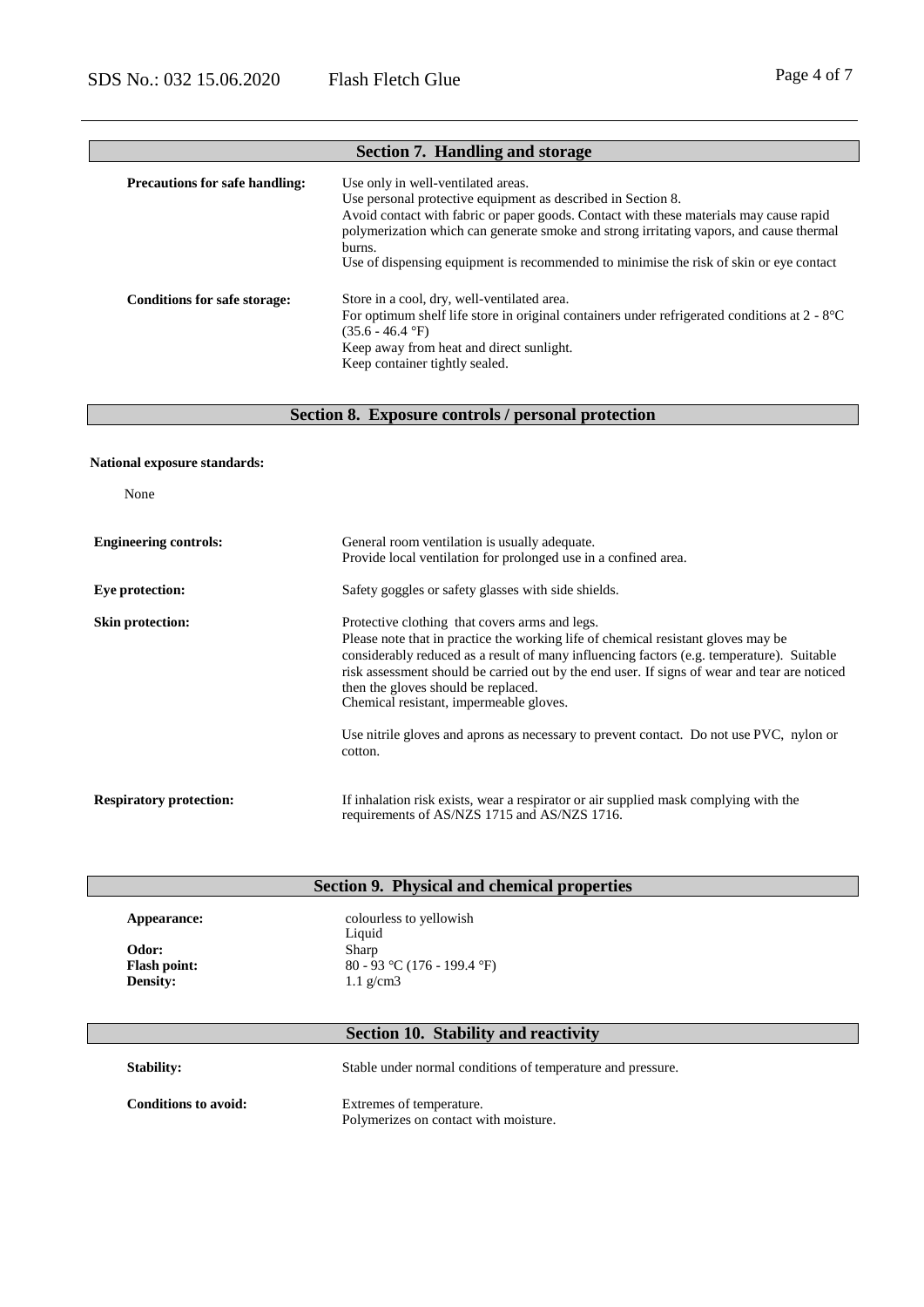| Incompatible materials:                     | Rapid exothermic polymerization will occur in the presence of water, amines, alkalis and<br>alcohols. |
|---------------------------------------------|-------------------------------------------------------------------------------------------------------|
| <b>Hazardous decomposition</b><br>products: | In case of fire toxic gases can be released.                                                          |
|                                             | carbon oxides.                                                                                        |

# **Section 11. Toxicological information**

| <b>Health Effects:</b>        |                                                                                                                                                                                                                                                                                    |
|-------------------------------|------------------------------------------------------------------------------------------------------------------------------------------------------------------------------------------------------------------------------------------------------------------------------------|
| <b>Ingestion:</b>             | Not expected to be harmful by ingestion. Rapidly polymerizes (solidifies) and bonds in mouth. It<br>is almost impossible to swallow.                                                                                                                                               |
| Skin:                         | Cyanoacrylates have been reported to cause allergic reaction but due to rapid polymerization at<br>the skin surface, an allergic response is rare.<br>Causes skin irritation.                                                                                                      |
| <b>Eyes:</b>                  | Bonds skin in seconds.<br>Cyanoacrylates generate heat on solidification. In rare circumstances a large drop will burn the<br>skin. Cured adhesive does not present a health hazard even if bonded to the skin.<br>Irritating to eyes. Causes excessive tearing. Eyelids may bond. |
| <b>Inhalation:</b>            | Exposure to vapors above the established exposure limit results in respiratory irritation, which<br>may lead to difficulty in breathing and tightness in the chest.                                                                                                                |
| Aggravated med.<br>condition: | Pre-existing skin, eye and respiratory allergies.                                                                                                                                                                                                                                  |

## **Acute toxicity:**

| <b>Hazardous components</b><br>CAS-No. | Value<br>type | Value           | Route of<br>application | <b>Exposure</b><br>time | <b>Species</b> | <b>Method</b>             |
|----------------------------------------|---------------|-----------------|-------------------------|-------------------------|----------------|---------------------------|
| Ethyl 2-cyanoacrylate                  | LD50          | $> 5,000$ mg/kg | oral                    |                         | rat            | OECD Guideline 401 (Acute |
| 7085-85-0                              | LD50          | $>$ 2,000 mg/kg |                         |                         | rabbit         | Oral Toxicity)            |
|                                        |               |                 | dermal                  |                         |                | OECD Guideline 402 (Acute |
|                                        |               |                 |                         |                         |                | Dermal Toxicity)          |

## **Skin corrosion/irritation:**

| <b>Hazardous components</b><br>CAS-No. | Result              | Exposure<br>time | <b>Species</b> | Method                                                      |
|----------------------------------------|---------------------|------------------|----------------|-------------------------------------------------------------|
| Ethyl 2-cyanoacrylate<br>7085-85-0     | slightly irritating | 24 h             | rabbit         | OECD Guideline 404 (Acute<br>Dermal Irritation / Corrosion) |

## **Serious eye damage/irritation:**

| <b>Hazardous components</b><br>CAS-No. | Result     | Exposure<br>time | <b>Species</b> | Method                                                   |
|----------------------------------------|------------|------------------|----------------|----------------------------------------------------------|
| Ethyl 2-cyanoacrylate<br>7085-85-0     | irritating | 72 h             | rabbit         | OECD Guideline 405 (Acute<br>Eve Irritation / Corrosion) |

## **Respiratory or skin sensitization:**

| <b>Hazardous components</b><br>CAS-No. | Result          | <b>Test type</b> | <b>Species</b> | Method        |
|----------------------------------------|-----------------|------------------|----------------|---------------|
| Ethyl 2-cyanoacrylate<br>7085-85-0     | not sensitising |                  | guinea pig     | not specified |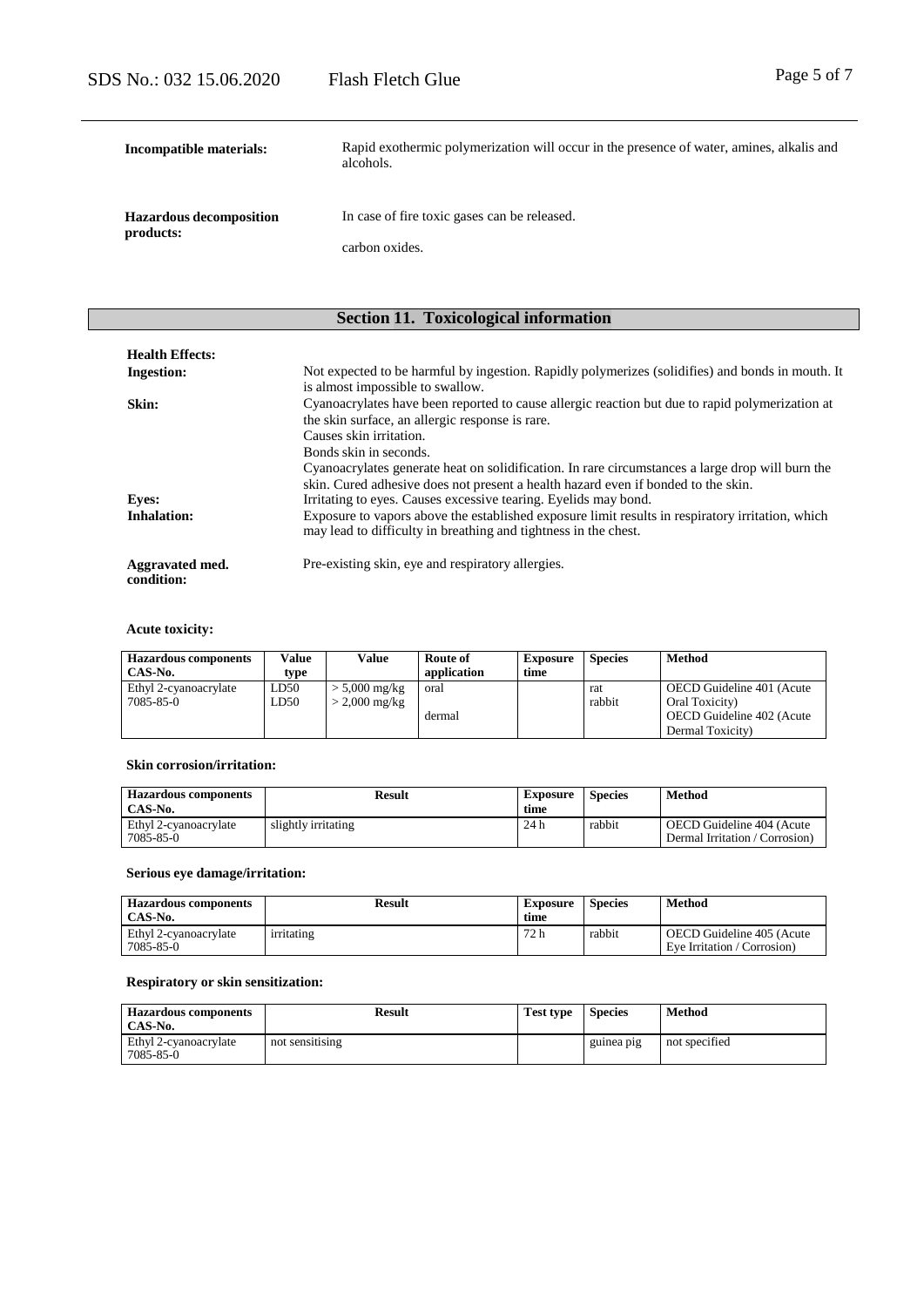#### **Germ cell mutagenicity:**

| <b>Hazardous components</b><br>CAS-No. | <b>Result</b>                    | Type of study /<br>Route of<br>administration                                                                                                                 | <b>Metabolic</b><br>activation /<br><b>Exposure time</b> | <b>Species</b> | Method                                                                                                                                                                                                                                               |
|----------------------------------------|----------------------------------|---------------------------------------------------------------------------------------------------------------------------------------------------------------|----------------------------------------------------------|----------------|------------------------------------------------------------------------------------------------------------------------------------------------------------------------------------------------------------------------------------------------------|
| Ethyl 2-cyanoacrylate<br>7085-85-0     | negative<br>negative<br>negative | bacterial<br>reverse<br>mutation assay (e.g.<br>Ames test)<br>cell<br>mammalian<br>gene mutation assay<br>in vitro mammalian<br>chromosome<br>aberration test | with and without<br>with and without                     |                | Guideline<br>471<br><b>OECD</b><br>(Bacterial Reverse Mutation)<br>Assay)<br>OECD Guideline 476 (In vitro<br>Mammalian<br>Cell<br>Gene<br><b>Mutation Test</b> )<br>OECD Guideline 473 (In vitro<br>Mammalian Chromosome<br><b>Aberration Test</b> ) |

## **Section 12. Ecological information**

**General ecological information:** Do not empty into drains / surface water / ground water., Biodegradable product of low ecotoxicity.

#### **Persistence and degradability:**

| <b>Hazardous components</b><br>CAS-No. | Result                     | Route of<br>application | Degradability | Method                                                                  |
|----------------------------------------|----------------------------|-------------------------|---------------|-------------------------------------------------------------------------|
| Ethyl 2-cyanoacrylate<br>7085-85-0     | not readily biodegradable. | aerobic                 | 57 %          | OECD Guideline 301 D (Ready<br>Biodegradability: Closed Bottle<br>Test) |

#### **Bioaccumulative potential / Mobility in soil:**

| <b>Hazardous components</b><br>CAS-No. | LogPow | Bioconcentration<br>factor (BCF) | Exposure<br>tıme | Species | l'emperature | Method                                  |
|----------------------------------------|--------|----------------------------------|------------------|---------|--------------|-----------------------------------------|
| Ethyl 2-cyanoacrylate<br>7085-85-0     | 0.776  |                                  |                  |         | ാ ഘ<br>44 U  | U Method A.8 (Partition<br>Coefficient) |

|                                        | <b>Section 13. Disposal considerations</b>                                                                                                  |
|----------------------------------------|---------------------------------------------------------------------------------------------------------------------------------------------|
| Waste disposal of product:             | Cured adhesive: Dispose of as water insoluble non-toxic solid chemical in authorised<br>landfill or incinerate under controlled conditions. |
| <b>Disposal for uncleaned package:</b> | Packaging that cannot be cleaned are to be disposed of in the same manner as the product.                                                   |
|                                        | <b>Section 14. Transport information</b>                                                                                                    |
| <b>Road and Rail Transport:</b>        |                                                                                                                                             |

Dangerous Goods information: Not classified as Dangerous Goods according to the criteria of the Australian Code for the Transport of Dangerous Goods by Road and Rail (ADG Code).

**Marine transport IMDG:** Not dangerous goods